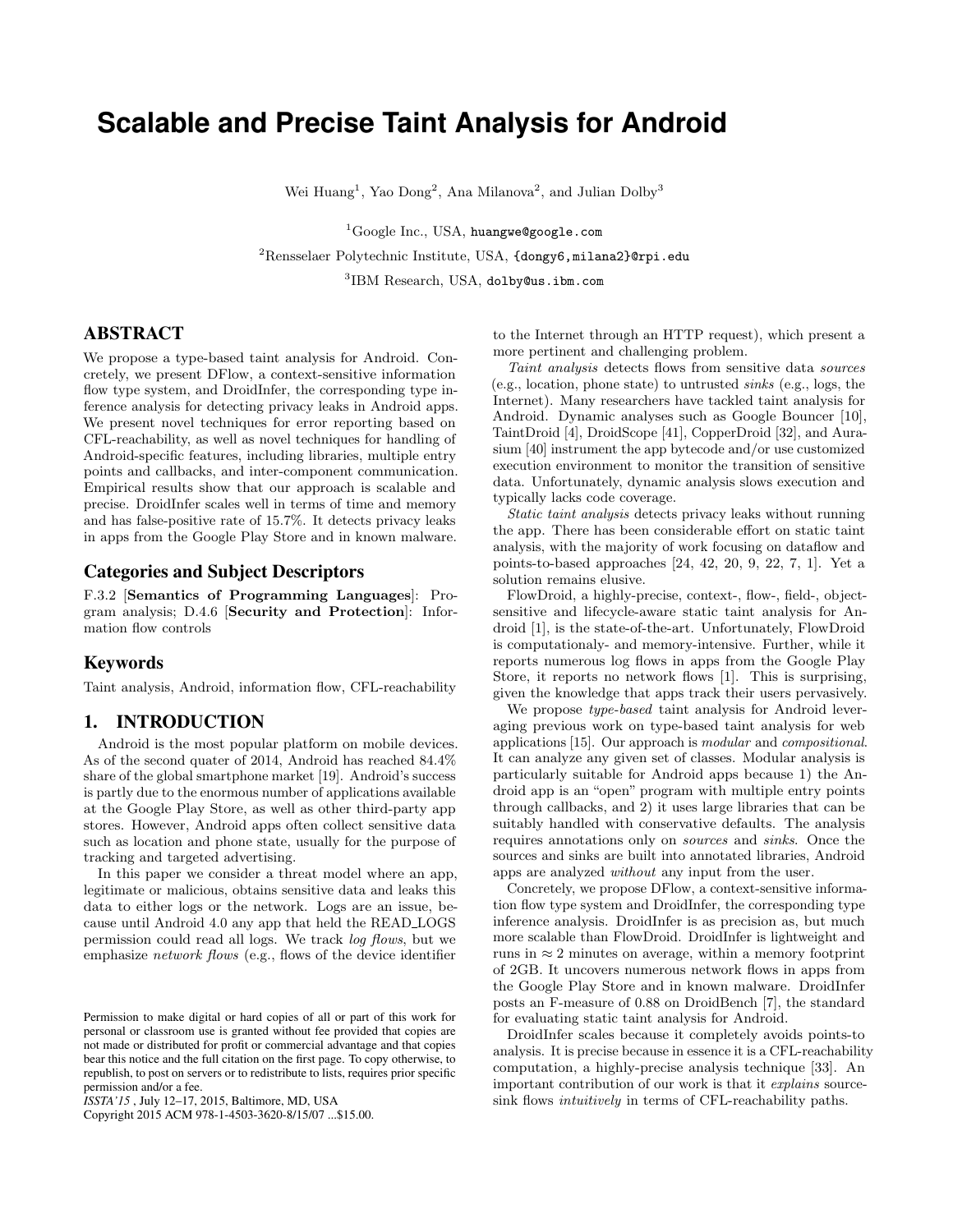```
1 public class WallpapersMain extends Activity {
      private String BASE_URL, deviceId;
 3 private int pageNum, catId;
 4 private DisplayMetrics metrics;
 5 private WebView browser1;
 6 protected void onCreate(Bundle b) {
         start();
 8 }
9 protected void onActivityResult(int rq, int rs, Intent i){
         navigate();
11 }
12 private void start() {<br>13 BASE_URL = "get
         BASE_URL = "getWallpapers_Android2/";
14 TelephonyManager mgr =
15 (TelephonyManager)this.getSystemService("phone");
16 deviceId = mgr.getDeviceId(); // source
17 }
18 private void navigate() {<br>19 String str = BASE_UI
         String str = BASE_URL + pageNum + "/" + catId + "/"
               + deviceId + "/" + metrics.widthPixeIs + "/" +metrics.heightPixels;
20 browser1.loadUrl(str); // sink
\begin{array}{c} 21 \\ 22 \end{array} }
22 }
```
Figure 1: WallpapersMain leaks the device identifier (the source at line 16) to a content server (the sink at line 20) in a URL.

This paper makes the following contributions:

- DFlow, a context-sensitive information flow type system and DroidInfer, the corresponding worst-case cubic inference analysis which amounts to CFL-reachability. DroidInfer works on Application Package files (APKs).
- Effective handling of Android-specific features: "open" programs with multiple entry points, callbacks and large libraries, and a technique that improves precision in the handling of inter-component communication.
- *•* An extensive empirical evaluation on three sets of Android apps: 1) DroidBench [7, 1], 2) 22 malware apps from the Contagio website [25] and 3) 144 apps from the Google Play Store [11]. DroidInfer achieves the same F-measure as FlowDroid on DroidBench. It uncovers all network flows in the Contagio apps, as well as numerous network flows across 40 Play Store apps.

The rest of the paper is organized as follows. Sect. 2 gives a motivating example and a brief discussion of our typebased approach. Sect. 3 presents the DFlow type system and the inference analysis. Sect. 4 outlines the connection with CFL-reachability and the reporting technique. Sect. 5 describes the handling of Android-specific features. Sect. 6 presents the empirical evaluation. Sect. 7 discusses related work and Sect. 8 outlines the limitations and concludes.

## 2. OVERVIEW

We begin with a motivating example that shows a privacy leak in an Android app and proceed to outline our approach.

#### 2.1 Motivating Example

The example shown in Fig. 1 is refactored from one of our benchmarks, Backgrounds HD Wallpapers version 2.0.1 from the Google Play Store. The WallpapersMain activity first obtains the device identifier by calling the getDeviceId

method and stores it into a field deviceld when it is created (onCreate). Then it appends the deviceId into a search URL url, which is sent to a content server in the navigate method. Finally, the navigate method is called in callback method onActivityResult, resulting in a privacy leak.

This example illustrates several challenges. Unlike Java programs, Android apps do not have a single entry point. Instead, each callback method is a potential entry point as it could be called by the Android framework. In WallpapersMain, both onCreate and onActivityResult are callback methods that are implicitly called by the Android framework.

Multiple entry points and callbacks by the framework are a significant challenge to traditional points-to-based static analyses, which usually require whole-program analysis.

## 2.2 Type Qualifiers

In our type-based approach, each variable is typed by a *type qualifier*. There are two basic qualifiers in DFlow: tainted and safe.

- tainted: A variable x is tainted, if there is flow from a sensitive source to x. In the WallpapersMain example, the return value of TelephonyManager.getDeviceId is typed as tainted.
- *•* safe: A variable x is safe if there is flow from x to an untrusted sink. For example, the parameter url of WebView.loadUrl(String url) is a safe sink.

Note that our analysis for Android is actually a *confidentiality analysis*. We keep the term *taint analysis* and qualifiers tainted and safe only in deference to previous work [4, 7].

In order to disallow flow from tainted sources to safe sinks, DFlow enforces the following subtyping hierarchy:

#### safe  $\lt$ : tainted<sup>1</sup>

where  $q_1 < q_2$  denotes  $q_1$  is a subtype of  $q_2$ . (*q* is also a subtype of itself  $q \leq q$ .) Therefore, it is allowed to assign a safe variable to a tainted one:

```
safe String s = ...;tainted String t = s;
```
However, it is not allowed to assign a tainted variable to a safe one:

**tainted** String 
$$
t = ...
$$
; **safe** String  $s = t$ ; // type error!

In the WallpapersMain example, the return value of getDeviceId is typed as tainted and the url parameter of loadUrl is typed as safe, as they are a source and a sink, respectively. The field deviceld is tainted and so is the local variable str since it contains the value of deviceId. Because it is not allowed to assign a tainted str to the safe parameter of loadUrl, the program results in a type error, signaling the leak.

Once the sources and sinks are given, type qualifiers are inferred automatically by our inference tool (Sect. 3.2). If there is a valid typing, then there is no flow from a source to a sink. Otherwise, the tool reports *type errors*, signaling potential privacy leaks.

A longstanding issue with type inference is *explaining* type errors [21, 39]. In general, the inference tool can issue a type error anywhere along the long flow path from source to sink!

<sup>&</sup>lt;sup>1</sup>This is the desired subtyping. However, it is not safe when *mutable* references are involved [29, 35].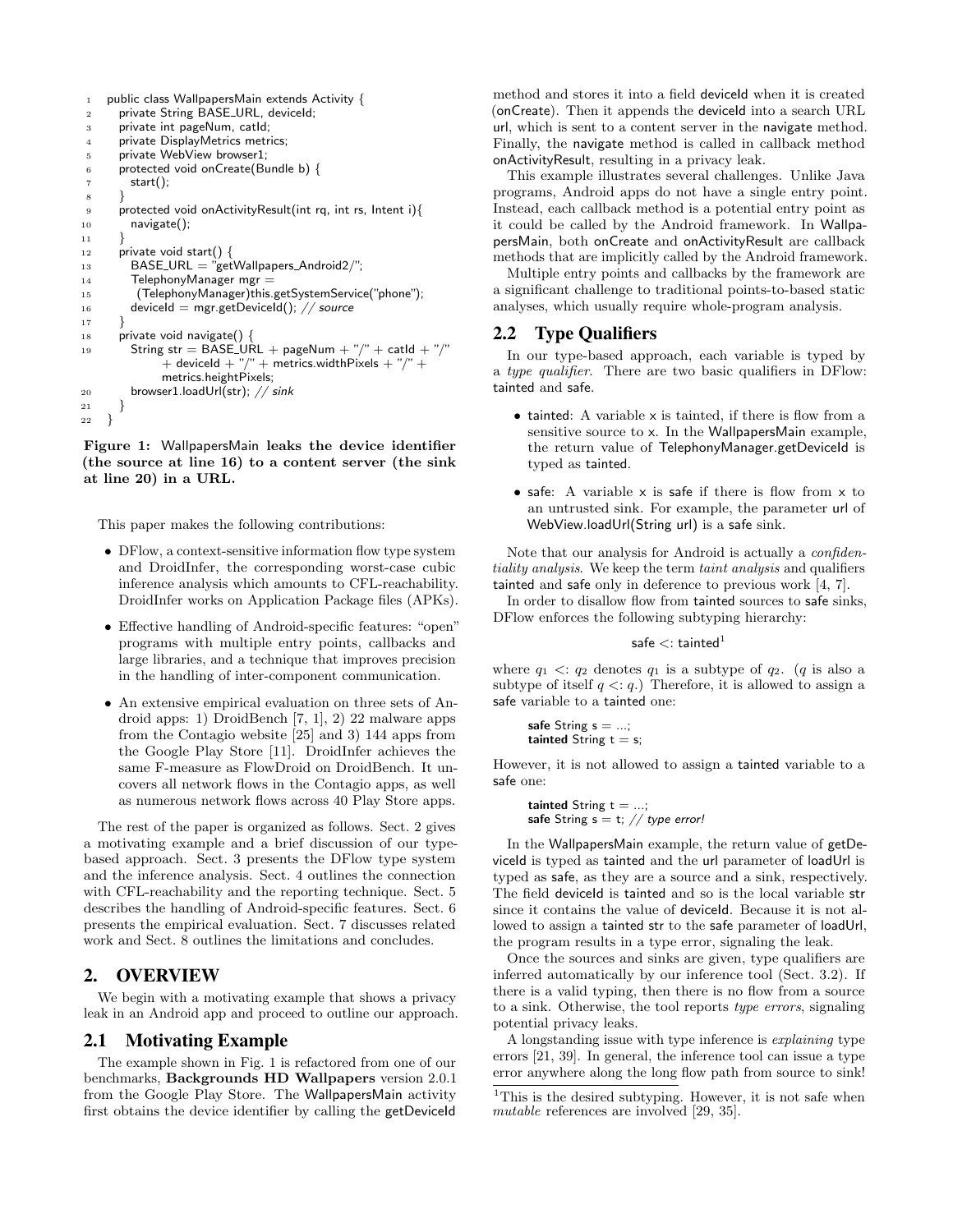We map each type error into intuitive, humanly-readable CFL-reachability flow paths (Sect. 4). For example, the type error in Fig. 1 (roughly) maps to

$$
\mathit{source} \overset{[\mathit{devigeld}]}{\rightarrow} \mathit{this}_{\mathsf{start}} \rightarrow \mathit{this}_{\mathsf{navigate}} \overset{]\mathit{devigeld}}{\rightarrow} \mathsf{str} \rightarrow \mathit{sink}
$$

meaning that the source flows into field deviceld of implicit parameter this of start, which in turn flows into this of navigate, where field deviceld is read into str, which flows to sink.

The problem is not limited to type inference. Any static analysis (e.g., [1]) faces the issue of error reporting and there are no satisfying solutions at this point. We believe that our approach is a significant step forward.

## 2.3 Context Sensitivity

DFlow achieves context sensitivity by using a polymorphic type qualifier, poly, and *viewpoint adaptation* [3].

*•* poly: poly is interpreted as tainted in some contexts and as safe in other contexts.

The subtyping hierarchy becomes

$$
\mathsf{safe} <: \mathsf{poly} <: \mathsf{tainted}
$$

The concrete value of poly is interpreted by the viewpoint adaptation operation. Viewpoint adaptation of a type *q*<sup>0</sup> from the viewpoint of another type *q*, results in the adapted type q''. This is written as  $q \triangleright q' = q''$ . Viewpoint adaptation adapts fields, formal parameters, and method return values from the viewpoint of the *context* at the field access or method call. DFlow defines viewpoint adaptation below:

$$
\begin{array}{rcl}\n\text{-} & \text{D} & \text{tainted} & = & \text{tainted} \\
\text{-} & \text{D} & \text{safe} & = & \text{safe} \\
q & \text{D} & \text{poly} & = & q\n\end{array}
$$

The underscore denotes a "don't care" value. Qualifiers tainted and safe do not depend on the viewpoint (context). Qualifier poly depends on the viewpoint: e.g., if the viewpoint (context) is tainted, then poly is interpreted as tainted.

The type of a poly field f is interpreted from the viewpoint of the *receiver* at the field access. If the receiver x is tainted, then  $x.f$  is tainted. If the receiver  $x$  is safe, then  $x.f$  is safe. The type of a poly parameter or return value is interpreted from the viewpoint of  $q^i$ , the context at the method call. Consider the example in Fig. 2, where method id is typed as follows (code throughout the paper makes parameter this explicit when necessary):

poly String id(tainted Util this, poly String p)

This enables context sensitivity because id can take as input a tainted String as well as a safe one. poly is interpreted as tainted at callsite 10, and as safe at callsite 11.

## 3. TYPE SYSTEM

In this section, we define the DFlow type system and present the type inference technique.

## 3.1 Typing Rules

We define our typing rules over a syntax in "named form" where the results of field accesses, method calls, and instantiations are immediately stored in a variable. For space reasons, we leave the syntax implicit in the typing rules; it is specified precisely in the accompanying technical report [16].

Without loss of generality, we assume that methods have parameter this, and exactly one other formal parameter. The

|                | class Util $\{$                                            |
|----------------|------------------------------------------------------------|
| $\overline{2}$ | poly String id(tainted Util this, poly String $p$ ) {      |
| 3              | return p;                                                  |
| $\overline{4}$ |                                                            |
| $\overline{5}$ |                                                            |
| 6              |                                                            |
| $\overline{7}$ | Util $y = new$ Util():                                     |
| 8              | tainted String $src = ;$                                   |
| 9              | safe String sink $=$ ;                                     |
| 10             | <b>tainted</b> String srcld = $y$ .id <sup>10</sup> (src); |

11 **safe** String sinkId = y.id<sup>11</sup>(sink);

Figure 2: Context sensitivity example.

$$
\frac{\Gamma(x) = q_x \ q \leq q_x}{\Gamma + x = new q C} \qquad \frac{\Gamma(x) = q_x \ \Gamma(y) = q_y \ q_y \leq q_x}{\Gamma + x = y}
$$
\n
$$
\frac{\Gamma(y) = q_y \ \text{typeof}(f) = q_f \ \Gamma(x) = q_x \ q_x \leq q_y \rhd q_f}{\Gamma + y_f \ f = x}
$$
\n
$$
\frac{\Gamma(y) = q_y \ \text{typeof}(f) = q_f \ \Gamma(x) = q_x \ q_y \rhd q_f \leq q_x}{\Gamma + x = y_f}
$$
\n
$$
\frac{(\text{TERAD})}{\Gamma + x = y_f \ f = x}
$$
\n
$$
\frac{(\text{ICAL})}{\Gamma + x = y_f \ f = x} \qquad \frac{(\text{ICAL})}{\Gamma(x) = q_x \ \Gamma(x) = q_x \ \Gamma(x) = q_x}
$$
\n
$$
\frac{(\text{ICAL})}{\Gamma + x = y_f \ \text{True}} \qquad \frac{(\text{ICAL})}{\Gamma + x = y_f \ \text{True}} \qquad \frac{(\text{ICAL})}{\Gamma + x = y_f \ \text{True}} \qquad \frac{(\text{Total})}{\Gamma + x = y_f \ \text{True}} \qquad \frac{(\text{Total})}{\Gamma + x = y_f \ \text{True}} \qquad \frac{(\text{Total})}{\Gamma + x = y_f \ \text{True}} \qquad \frac{(\text{Total})}{\Gamma + x = y_f \ \text{True}} \qquad \frac{(\text{Total})}{\Gamma + x = y_f \ \text{True}} \qquad \frac{(\text{Total})}{\Gamma + x = y_f \ \text{True}} \qquad \frac{(\text{Total})}{\Gamma + x_f \ \text{True}} \qquad \frac{(\text{Total})}{\Gamma + x_f \ \text{True}} \qquad \frac{(\text{Total})}{\Gamma + x_f \ \text{True}} \qquad \frac{(\text{Total})}{\Gamma + x_f \ \text{True}} \qquad \frac{(\text{Total})}{\Gamma + x_f \ \text{True}} \qquad \frac{(\text{Total})}{\Gamma + x_f \ \text{True}} \qquad \frac{(\text{Total})}{\Gamma + x_f \ \text{True}} \qquad \frac{(\text{Total})}{\Gamma + x_f \ \text{True}} \qquad \frac{(\text{Total})}{\Gamma + x_f \ \text{True}} \qquad \frac{(\text{Total})}{\Gamma + x_f \ \text{True}} \qquad \frac{(\text{Total})}{\Gamma + x_f \ \text{True}}
$$

Figure 3: Typing rules. Function *typeof* retrieves the DFlow types of fields and methods,  $\Gamma$  is a type environment that maps variables to DFlow qualifiers. *q<sup>i</sup>* is the context of adaptation at call site *i*.

DFlow type system is *orthogonal* to (i.e. independent of) the Java type system, which allows us to specify typing rules over type qualifiers *q* alone.

The typing rules are defined in Fig. 3. Rules (TNEW) and (tassign) enforce the expected subtyping constraints. The rules for field access, (TREAD) and (TWRITE), adapt field f from the viewpoint of *receiver* y and then enforce the subtyping constraints. Recall that the type of a poly field f is interpreted in the context of the receiver y. If the receiver y is tainted, then y.f is tainted. If the receiver y is safe, then y.f is safe.

The rule for method call, (TCALL), adapts formal parameters this and p and return value ret from the viewpoint of *callsite context*  $q^i$ , and enforces the subtyping constraints that capture flows from actual arguments to formal parameters, and from return value to the left-hand-side of the call assignment.

The callsite context  $q^i$  is a value that is not important, except that it should exist. It can be any of *{*tainted*,* poly*,*safe*}*. Consider the example in Fig. 2. At callsite 10,  $q^{10}$  is tainted and  $q^{10}$   $\rhd$  poly is interpreted as tainted. The following constraints generated at callsite 10 are satisfied<sup>2</sup>:

 $y \leq: q^{10} \triangleright$  tainted  $\operatorname{src} \leq: q^{10} \triangleright$  poly  $q^{10} \triangleright$  poly  $\lt:$ : tainted At callsite 11,  $q^{11}$  is safe and  $q^{11} \triangleright$  poly is interpreted as safe.

<sup>&</sup>lt;sup>2</sup>For brevity and clarity, we omit  $q$  when dealing with variables from code examples, i.e., we write y instead of *q*y.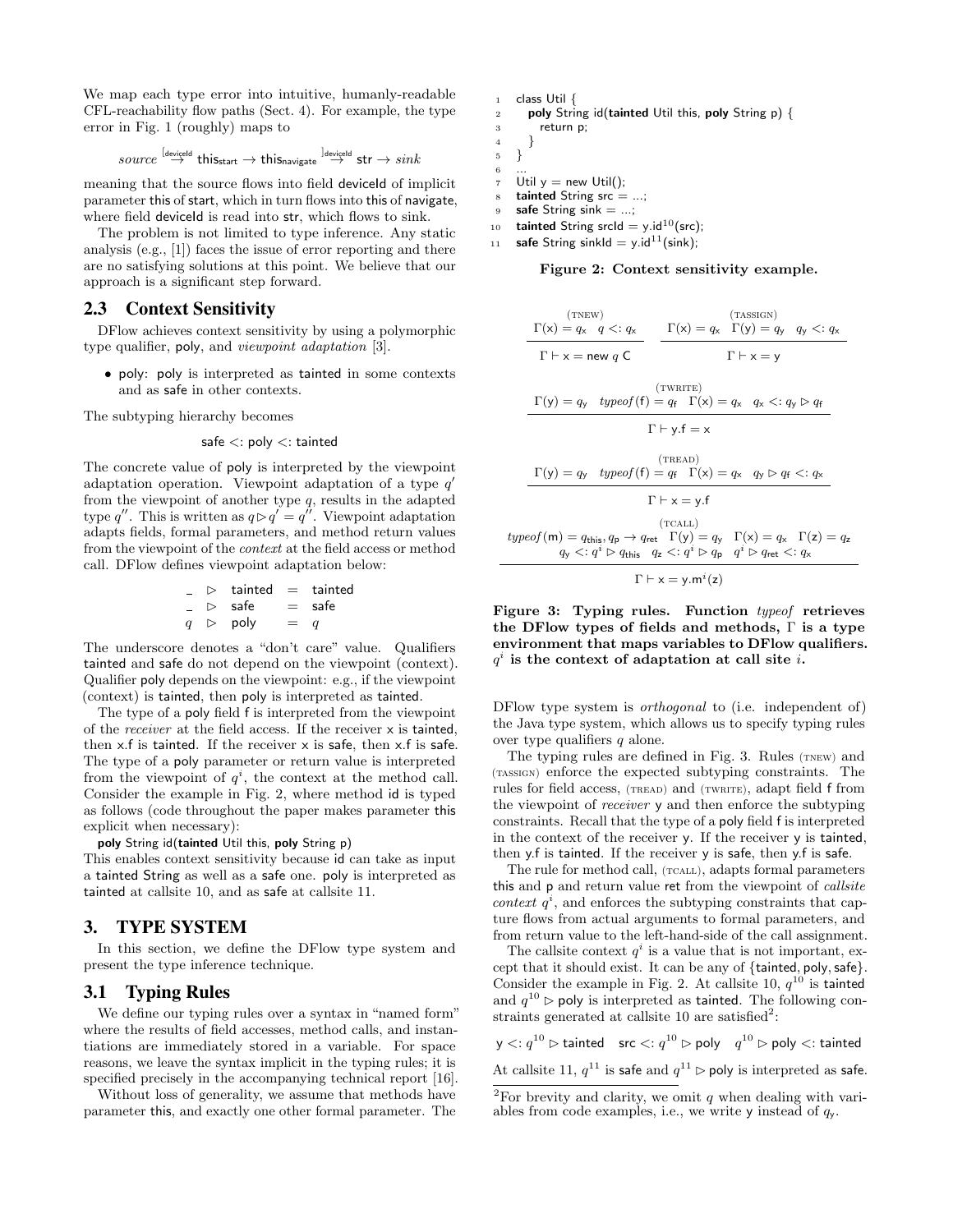Therefore, the constraints at callsite 11 are satisfied:

$$
y \leq: q^{11} \rhd
$$
 tainted  $\sin k \leq: q^{11} \rhd$  poly  $q^{11} \rhd$  poly  $\leq: \text{safe}$ 

We compose DFlow with ReIm, a reference immutability type system [17]. This is necessary to overcome known issues with subtyping in the presence of mutable references [29, 35]. Specifically, if the left-hand-side of an assignment (explicit or implicit) is *immutable* according to ReIm, we enforce a subtyping constraint; otherwise, we enforce an equality constraint. For example, at  $(\text{mass}) \times y = y$ , if  $\times$  is immutable, i.e. x is not used to modify the referenced object, we enforce  $q_{y} \leq q_{x}$ ; otherwise, we enforce  $q_{y} = q_{x}$ . The more variables are proven immutable, the more subtyping constraints there are, and hence, the more precise DFlow is [26].

Method overriding is handled by the standard constraints for function subtyping. If n overrides m, we require *typeof* (n) *<*: *typeof* (m) and thus

$$
(q_{\text{this}_n}, q_{p_n} \to q_{\text{ret}_n}) \ \ <: \ \ (q_{\text{this}_m}, q_{p_m} \to q_{\text{ret}_m})
$$

This entails  $q_{\text{this}_{\text{m}}} < q_{\text{this}_{\text{n}}}, q_{\text{p}_{\text{m}}} < q_{\text{p}_{\text{n}}}, \text{ and } q_{\text{ret}_{\text{n}}} < q_{\text{ret}_{\text{m}}}.$  Soundness of DFlow is argued as in [14].

## 3.2 Type Inference

Given sources and sinks, type inference derives a *valid typing*, i.e. an assignment from program variables to type qualifiers that type checks with the typing rules in Fig. 3. If type inference succeeds, then there are no leaks from sources to sinks. If it fails the app may contain leaks.

Type inference first computes a *set-based solution S*, which maps variables to sets of potential type qualifiers. Then it uses *method summary constraints*, a technique that refines the set-based solution and helps derive a valid typing.

#### *3.2.1 Set-based Solution*

The set-based solution is a mapping *S* from variables to sets of qualifiers. For instance, if  $S(x) = \{\text{tainted}, \text{poly}\}\,$ that means variable x can be tainted or poly, but not safe. Programmer-annotated variables, including sources and sinks, are initialized to the singleton set that contains the provided type qualifier. For example, sources and sinks from the annotated library map to *{*tainted*}* and *{*safe*}*, respectively. Fields f are initialized to  $S(f) = \{\text{tainted}, \text{poly}\}\;$ ; we forgo safe fields, which makes the inference converge faster. All other variables and callsite contexts  $q^i$  are initialized to the maximal set of qualifiers, i.e.  $S(x) = \{\text{tainted}, \text{poly}, \text{safe}\}.$ 

The inference then creates constraints for all program statements according to the typing rules in Fig. 3. It takes into account the mutability of the left-hand-side of assignments as discussed in Sect. 3. Then the *set-based solver* iterates over constraints  $c$  and calls  $\text{SOLVECONSTRAINT}(c)$ . SOLVE-CONSTRAINT $(c)$  removes *infeasible* qualifiers from the set of variables in *c* [13]. Consider constraint *c*:  $q_y \leq q_x$  where  $S(y) = \{$ tainted $}$  and  $S(x) = \{$ tainted, poly, safe $}$  before solving the constraint. The solver removes poly and safe from  $S(x)$ , because there does not exist a  $q_y \in S(y)$  that satisfies  $q_y$  < poly and  $q_y$  < safe. In the case that the infeasible qualifier is the last element in *S*(x), the solver reports a *type error*. For example, y*{*tainted*} <*: x*{*safe*}* is a type error because it is not satisfiable.

The solver keeps removing infeasible qualifiers for each constraint until it reaches a fixpoint. If there are type errors, this indicates potential flows from sources to sinks.

1: procedure SUMMARYSOLVER

```
2: repeat<br>3: for ex
           \overrightarrow{3} for each c in C do
```

```
4: SolveConstraint(c)
```
- 5: if *c* is  $q_x \leq q_y \geq q_f$  and  $S(f)$  is {poly} then  $\geq \text{Case 1}$ <br>6: Add  $q_x \leq q_y$  into *C*
- 6: Add  $q_x \leq: q_y$  into *C*<br>7: **else if** *c* is  $q_x \geq q_f \leq:$ 7: else if *c* is  $q_x \rhd q_f \rhd q_y$  and  $S(f)$  is {poly} then  $\rhd$  Case 2<br>8: Add  $q_y \rhd q_y$  into *C* 8: Add  $q_x < q_y$  into *C*<br>9: **else if** *c* is  $a_x < a_x$  **tl**
- 
- 9: else if *c* is  $q_x < q_y$  then  $\triangleright$  Case 3<br>10: **for each**  $q_y < q_y$  in *C* **do** Add  $q_y < q_z$  to *C* end for
- 10: **for each**  $q_y \leq q_z$  in *C* do Add  $q_x \leq q_z$  to *C* end for 11: **for each**  $q_w \leq q_x$  in *C* do Add  $q_w \leq q_y$  to *C* end for
- 12: **for each**  $q_w <: q^i \triangleright q_x$  and  $q^i \triangleright q_y <: q_z$  in *C* do  $\triangleright$  Case 4 13: Add  $q_w <: q_z$  to *C* 13: Add  $q_w < q_z$  to *C*<br>14: **end for**
- end for
- 15: end if<br>16: end for
- 16: end for<br>17: until  $S$  re
- until *S* remains unchanged
- 18: end procedure

Figure 4: Initially, *S* is the result of the set-based solution and *C* is the set of constraints for program statements. See [16] for details.

#### *3.2.2 Valid Typing*

Unfortunately, even if the set-based solver terminates without type errors, a valid typing still may not exist. That is, there still may be undiscovered flows from sources to sinks.

We adapt *method summary constraints*, a technique that removes additional infeasible qualifiers, and helps arrive at a valid typing or uncover additional type errors. The algorithm, adapted from [15] to DFlow, is shown in Fig. 4.

The method summary constraints are constraints that "connect" parameters to return values. Recall the id example in Fig. 2. p *<*: ret is a method summary constraint reflecting the flow from the parameter p to the return value ret.

In many cases however, the flow from formal parameters to return values is "connected" indirectly. For example, the parameter p and the return value ret can be connected through two constraints:  $q_p \lt: q_x$  and  $q_x \lt: q_{\text{ret}}$ . Due to transitivity, we have  $q_p \lt: q_{\text{ret}}$ . The algorithm "searches" for a subtyping chain from the formal parameter (including this) to the return value of method m (Cases 1, 2, and 3 in Fig. 4). It uses the method summary constraints to "connect" the actual argument and the left-hand-side of the call assignment at calls to m (Case 4).

Consider again the id method in Fig. 2. We have p *<*: ret due to the return statement return p. The inference adds constraints between actual arguments and left-hand-sides at callsites 10 and 11. First,  $p \lt: r$ et implies  $q^{10} \rhd p \lt: q^{10} \rhd$  ret. This constraint and the constraints at callsite 10

$$
\mathsf{src} <: q^{10} \triangleright \mathsf{p} \quad \mathopen{<:} \quad q^{10} \triangleright \mathsf{ret} \mathopen{<:} \mathsf{srcld}
$$

entail src *<*: srcId. The inference adds src *<*: srcId, connecting the actual argument src and the left-hand side srcId at callsite 10. Similarly, the inference adds sink *<*: sinkId at callsite 11. Such new constraints remove additional infeasible qualifiers, and help arrive at a valid typing or uncover new type errors.

When SUMMARYSOLVER (Fig. 4) terminates without type errors, the inference derives a concrete typing by picking up the *maximal* element of *S*(x) according to the ranking tainted *>* poly *>* safe. Such *maximal typing* almost always type-checks, which guarantees that there is no unsafe flow from sources to sinks. Even in the rare cases when the maximal typing does not type check, there is no unsafe flow [27]. In contrast, the maximal typing derived from the set-based solution before running SUMMARYSOLVER, usually does not type check. SUMMARYSOLVER is  $O(n^3)$  [14].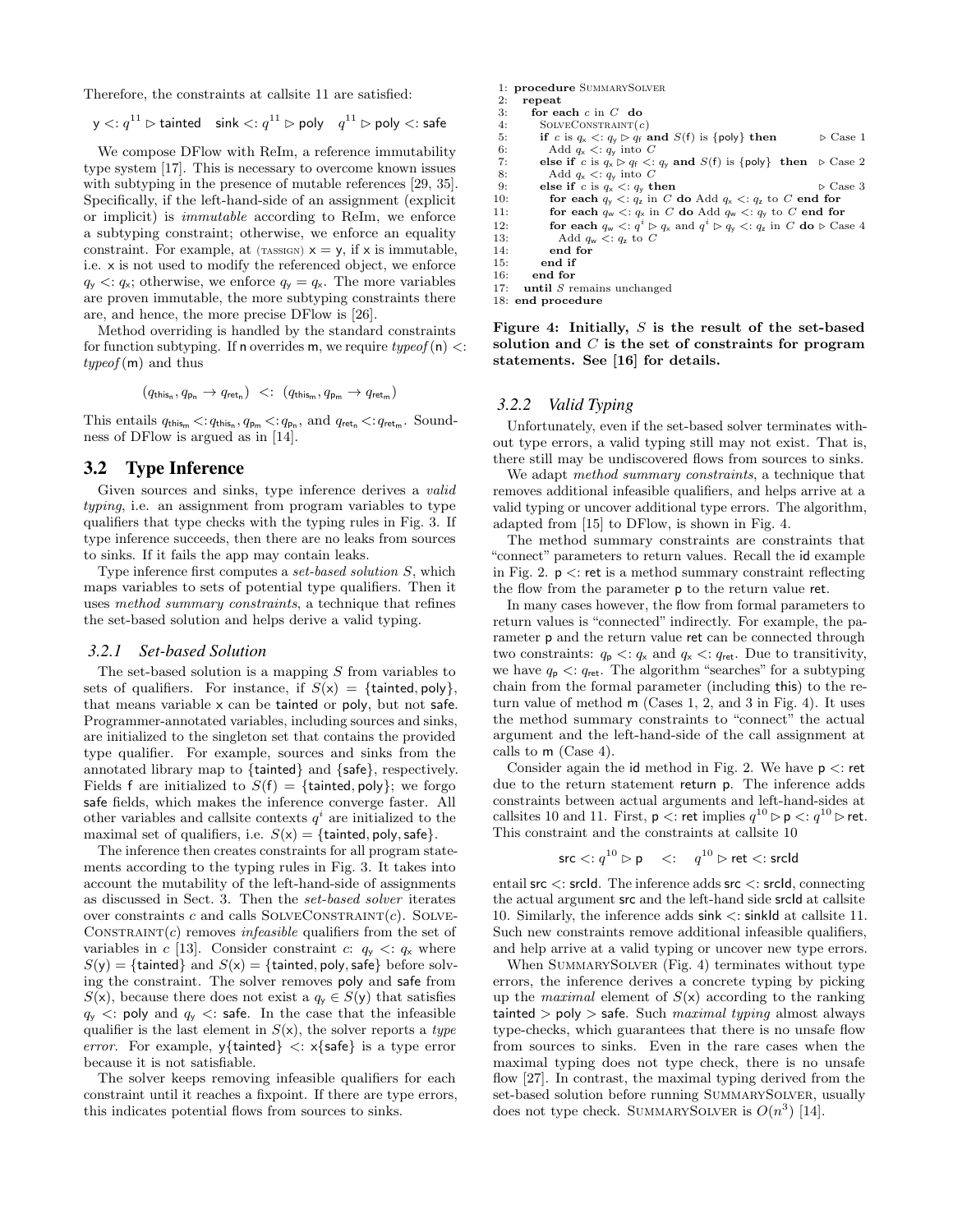

Figure 5: FieldSensitivity3 example refactored from DroidBench. The frame boxes beside each statement show the corresponding constraints the statement generates. We omitted uninteresting constraints. The oval boxes show propagation during the set-based solution. 16 forces sg to be  $\{safe\}$ , then 14 forces ret<sub>get</sub> to be *{*poly*,*safe*}* and then 3 forces thisget to be *{*poly*,*safe*}* and secret to be *{*poly*}* (recall that fields are initialized to *{*tainted*,* poly*}*, Sect. 3.2.1). 10 forces sim to be *{*tainted*}*, which in turn forces the parameters p and thisset to be *{*tainted*,* poly*}*. There are no type errors in the initial set-based solution. The red frame boxes in the fourth column (New constraints) show the constraints due to SummarySolver. Since field secret is poly, constraint thisget ⇤ secret *<*: retget leads to method summary constraint thisget *<*: retget, which in turn leads to dt *<*: sg due to the call at 14. Similarly,  $p \lt$ : thisset  $\triangleright$  secret leads to  $p \lt$ : thisset, which in turn leads to sim  $\lt$ : dt due to the call at 11. Since sim is *{*tainted*}* and sg is *{*safe*}*, these constraints cause a TYPE ERROR, detecting the leak.

DroidInfer is fully context-sensitive in the call-transmitted dependences (i.e., it uses infinitely deep context). It approximates in the field-transmitted dependences by defaulting to field insensitivity in some cases (see [27] for details). DroidInfer remains precise for two reasons: (1) Android apps rarely trigger default to field insensitivity, and (2) even when they do trigger default, CFL-Explain (described in the following section) restores fields sensitivity.

#### *3.2.3 Example*

Let us consider the FieldSensitivity3 example refactored from DroidBench [7] in Fig. 5. The return of Telephony-Manager.getSimSerialNumber (line 10) is a source and the parameter msg of SmsManager.sendTextMessage (line 16) is a sink. The serial number of the SIM card is obtained and stored into a Data object. Later, it is retrieved from the Data object and sent out through an SMS message without user consent. Fig. 5 demonstrates the analysis.

## 4. EXPLAINING TYPE ERRORS

Type inference produces type errors whenever there may be flow from a source to a sink. Unfortunately, type errors by themselves are rarely useful. For example, DroidInfer produces the following type error at Statement 10 in Fig. 5:

$$
q^{10}\rhd \mathsf{ret}_\mathsf{getSimSerialNumber}\{\mathsf{tainted}\} <: \mathsf{sim}\{\mathsf{safe}\}
$$

meaning that the right-hand-side of the call assignment is tainted while the left-hand-side is inferred safe. The challenge is to map each type error into a concise and intuitive sourcesink path that explains the error.

In recent work [27], we studied the connection between DFlow/DroidInfer and CFL-reachability [33, 6]. The key idea is that the type constraints in Fig. 3 correspond to edges in an annotated dependence graph, and that type inference amounts to CFL-reachability computation over the graph.

Field access constraints correspond to field-annotated edges (those constraints account for structure-transmitted dependences in Reps' terminology [34]). In the example in Fig. 5, the field read return this.secret and its DFlow constraint this<sub>get</sub>  $\triangleright$  secret  $\lt$ : ret<sub>get</sub> correspond to edge

$$
\text{this}_{\text{get}} \overset{\text{Jsecret}}{\rightarrow} \text{ret}_{\text{get}}
$$

As it is standard in CFL-reachability, the open bracket [<sup>f</sup> denotes a *write* to field f, and the close bracket  $\vert_{f}$  denotes a *read* of f. Similarly, callsite constraints correspond to callsite-annotated edges (those account for call-transmitted dependences). In the example in Fig. 5, callsite 14 gives rise to the following constraints:

$$
\mathsf{dt} <: q^{14} \rhd \mathsf{this}_{\mathsf{get}} \quad q^{14} \rhd \mathsf{ret}_{\mathsf{get}} <: \mathsf{sg}
$$

which correspond to the following edges:

$$
\mathsf{dt} \stackrel{(14}{\rightarrow} \mathsf{this}_{\mathsf{get}} \mathsf{ret}_{\mathsf{get}} \stackrel{)}{\rightarrow} \mathsf{sg}
$$

Again standard in CFL-reachabililty, the open parenthesis  $(i$  denotes a call at callsite  $i$ , and the closed parenthesis  $)i$  denotes a return at callsite  $i$ .

The constraints in Fig. 5 give rise to source-sink path

$$
source \rightarrow \text{sim} \overset{(11)}{\rightarrow} \text{p} \overset{\text{Isecret}}{\rightarrow} \text{this}_{\text{set}} \overset{)}{\rightarrow} \text{dt} \overset{(14)}{\rightarrow} \text{this}_{\text{get}} \overset{\text{Isecret}}{\rightarrow} \text{ret} \overset{)}{\rightarrow} \text{sg} \rightarrow sink
$$

which gives an intuitive explanation of the type error at the beginning of this section: the source flows into local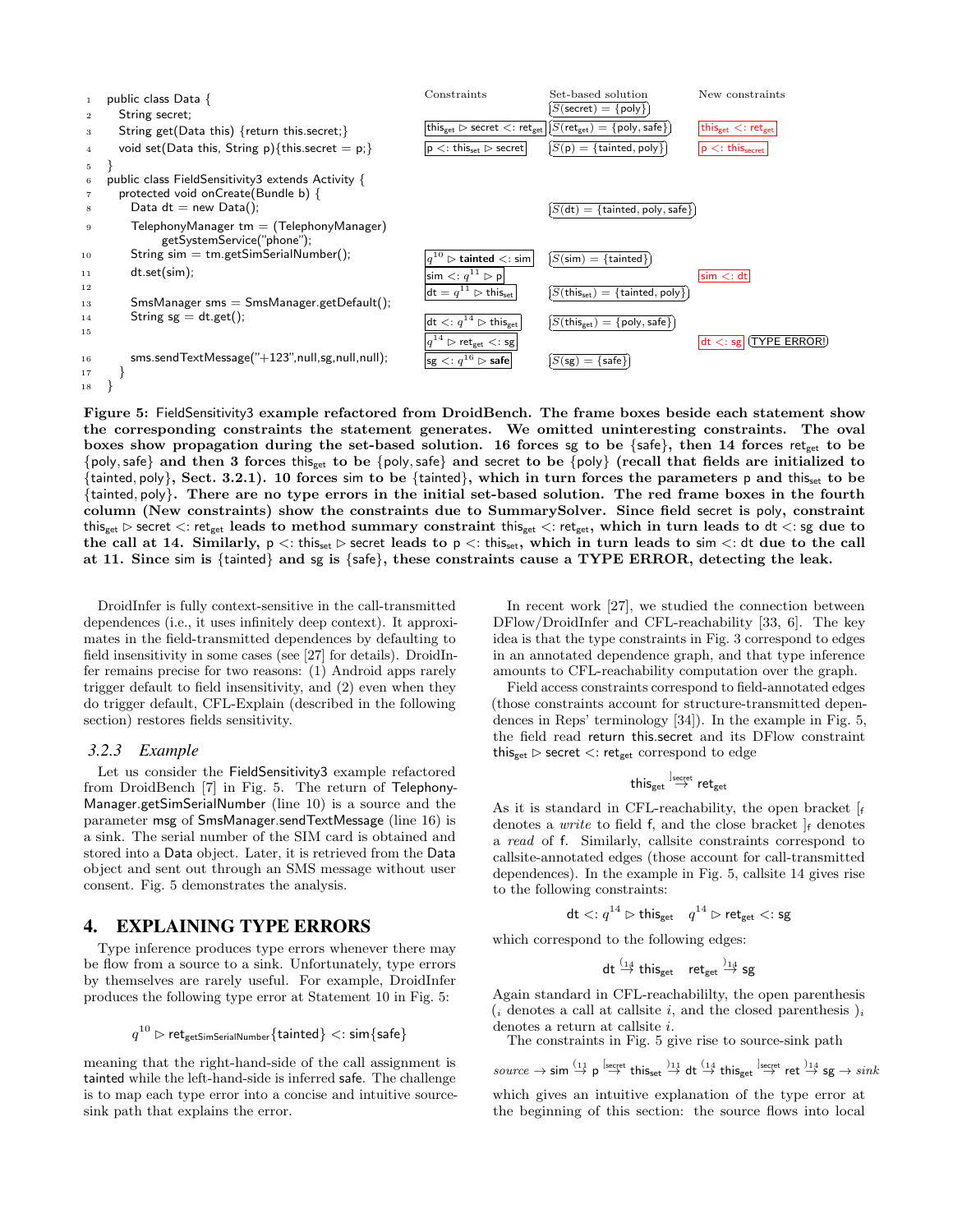variable sim, which in turn flows to formal parameter p at callsite 11, where in turn p is written into field secret of this, etc. Perhaps the only unintuitive part is the inverse edge this<sub>set</sub>  $\frac{1}{2}$  dt (naturally, the flow at callsite 11 is from dt to this<sub>set</sub>). This edge is due to the mutation of this<sub>set</sub>, which amounts to a *return* from set at 11.

Let  $L(F)$  denote the context-free language of balanced open and closed brackets, and let *L*(*C*) denote the analogous language of balanced open and closed parentheses. For example, string  $\lbrack f \rbrack_f \rbrack_g$  is in  $L(F)$  but  $\lbrack f \rbrack_g$  is not in  $L(F)$ . For precise treatment, we refer the interested reader to [27]. A *feasible* source-sink path is a path where the field string belongs to  $L(F)$  and the call string belongs to  $L(C)$ . The above path is feasible because its field string  $s_{\text{secret}} \in L(F)$  and its call string  $\binom{11}{11}$   $\binom{14}{14}$   $\in L(C)$ . Our goal is to map each type error to one or more feasible source-sink paths.

We run DroidInfer with the option that pushes type errors towards sources. (This can be done with a prioritization of the constraints in SummarySolver in Fig. 4.) The result is that when DroidInfer terminates, the safe sinks have affected the set-based solution of *each* variable that flows to a sink. More precisely, if x flows to a sink, then tainted  $\notin S(x)$ . Thus, we can construct the dependency graph from the constraints for program statements, *omitting* all nodes whose set-based solution contains tainted. The resulting graph can be viewed as a backward slice that excludes the parts of the program unaffected by the sinks. This significantly reduces the size of the dependency graph and renders CFLreachability reasoning practical.

For each type error, we run CFL-explain, which prints feasible paths from the source at the type error, to all reachable sinks. CFL-Explain, a breadth-first-search (BFS) augmented with CFL-reachability, is described in detail in Fig. 6. Note that one must restrict the keys of map *M* to ensure termination. Currently we distinguish keys by the last two open parentheses and the last two open brackets. This means that if CFL-Explain has recorded in *M* a path to x with a call string, say, that ends at  $(i, j)$ , and it later arrives at a different path to x, whose call string also ends at  $(i, j)$ , the latter path will not be recorded.

Continuing with the example in Fig. 5, CFL-Explain takes as input sim, and produces the source-sink path:

$$
\mathsf{sim} \overset{(11)}{\rightarrow} \mathsf{p} \overset{\mathsf{[secret}}{\rightarrow} \mathsf{this}_{\mathsf{set}} \overset{)_{11}}{\rightarrow} \mathsf{dt} \overset{(14)}{\rightarrow} \mathsf{this}_{\mathsf{get}} \overset{\mathsf{]}\mathsf{secret}}{\rightarrow} \mathsf{ret} \overset{)_{14}}{\rightarrow} \mathsf{sg} \rightarrow sink
$$

Type inference and CFL-reachability inherently provide a *data-flow guarantee* but lack a *control-flow guarantee*. In other words, in order for the flow from source to sink to happen, control must reach the statements on the path in the particular order specified by the path. But does control reach the path? DroidInfer takes as input the entire APK and infers types and source-sink paths across the entire APK, even though some classes and methods may be unreachable.

To provide a (degree of) control-flow guarantee, we incorporate a conservative call graph. Concretely, line 9 in Fig. 6 ensures that the target node *m* appears in a method, which is live in the call graph *CG*.

CFL-Explain can refute a type error reported by DroidInfer for one of two reasons: 1) one or more methods on the path from source to sink is unreachable on the call graph and 2) the type error is a false positive due to field insensitivity (see [27]), and CFL-Explain cannot confirm a feasible path.

- 1: procedure CFL-Explain
- 2: Add  $\langle start, \epsilon, \epsilon \rangle$  to *Q*<br>3: Add  $\langle start, \epsilon, \epsilon \rangle \rightarrow []$  to *M*
- 4: while *Q* is not empty do
- 
- 5: dequeue next node  $\langle n, f, c \rangle$  from *Q*<br>6: **if** *n* is a sink node then
- 6: **if** *n* is a sink node then<br>7: print the path in *M* as 7: print the path in *M* associated with  $\langle n, f, c \rangle$ <br>8: **end if** 
	- end if
- 9: **for** each edge  $e = \langle n, m, f', c' \rangle$  s.t. *Method* $(m) \in CG$  do
- 10: Let *p* be the path in *M* associated with  $\langle n, f, c \rangle$ <br>11: Let *n'* be the path formed by appending *e* to *n* 
	- Let  $p'$  be the path formed by appending  $e$  to  $p$
- 12: **if**  $f+f' \in L(F) \land c+c' \in L(C) \land \langle m, f+f', c+c' \rangle \notin M$  then<br>
13: Add  $\langle m, f+f', c+c' \rangle \rightarrow p'$  to M<br>
14: Add  $\langle m, f+f', c+c' \rangle$  to Q
- 
- 15: end if
- 16: end for
- 17: end while
- 18: end procedure

Figure 6: CFL-Explain is a BFS augmented with CFL-reachability. *M* maps graph nodes *n*, augmented with field-access strings  $f \in L(F)$  and call strings  $c \in L(C)$ , to paths in the graph.  $f'$  is a field write  $\begin{bmatrix} f, & a \end{bmatrix}$  field read  $\begin{bmatrix} f \end{bmatrix}$  or  $\epsilon$ . Similarly,  $c'$  is  $(i, )_i$  or  $\epsilon$ . For each edge,  $f'$  or  $c'$  is empty (e.g.,  $e = (this_{get}, ret, ]_{secret}, \epsilon)$ ). *CG* is a precomputed call graph. *Method*(*m*) gives the enclosing method of *m*.

## 5. ANDROID-SPECIFIC FEATURES

In this section, we discuss our techniques for handling Android-specific features, including libraries, multiple entry points and callbacks, and inter-component communication.

### 5.1 Libraries

Libraries are ubiquitous in Android apps. An effective analysis should keep track of flows through library method calls. Unfortunately, analyzing the Android library is a significant challenge. Computing safe summaries for the Android library is an open problem (to the best of our knowledge). Analyzing library calls on-demand, i.e., using some form of reachability analysis faces challenges due to callbacks and reflection, which are pervasive in Android. The most popular solution appears to be manual summaries for common library methods [20, 7], which is clearly unsatisfying.

DroidInfer inserts annotations (type qualifiers) into the Android library for sources (e.g. location access, phone state) and for sinks (e.g., Internet access) by using the Stub Generation Tool and the Annotation File Utility from the Checker Framework [31]. DroidInfer *uses conservative defaults for all unknown library methods*. For any unanalyzed library method m, it assumes the typing poly, poly  $\rightarrow$  poly. This typing conservatively propagates a tainted receiver/argument to the left-hand side of the call assignment. Similarly, it propagates a safe left-hand-side to the receiver/arguments. Consider the following code snippet:

```
1 public class MyListener implements LocationListener {
     2 @Override
3 public void onLocationChanged(Location loc){//source
       double lat = loc.getLatitude();
5 Log.d("History", "Latitude: " + lat); // sink
6 }
7 }
```
LocationListener.onLocationChanged(tainted Location l) is a callback method. Parameter l is a tainted source that must propagate throughout the overriding user-defined method MyListener.onLocationChanged(Location loc). The method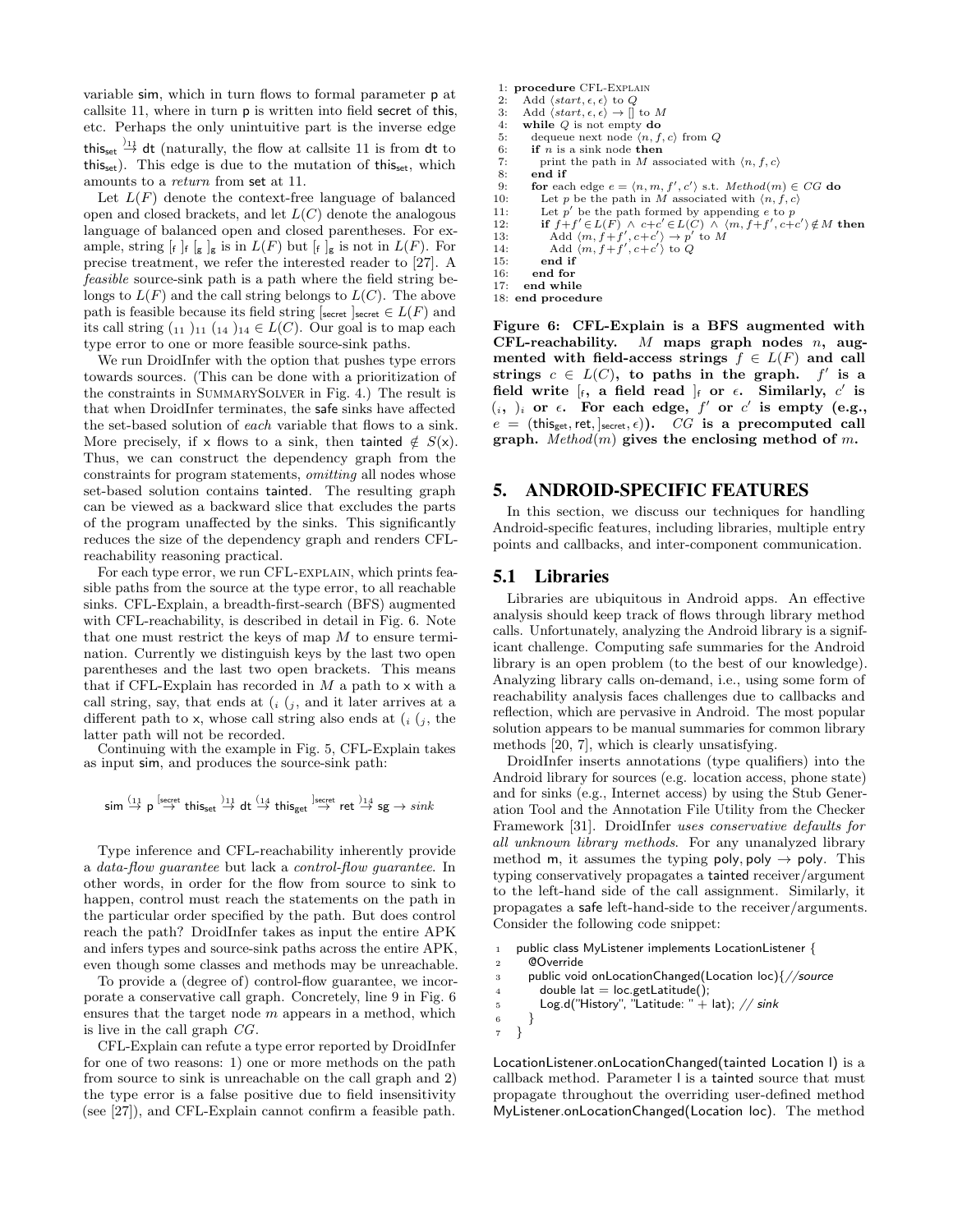```
1 public LocationLeak2 extends Activity implements
         LocationListener {
2 private double latitude;
3 protected void onResume() {
        double d = this.latitude;
5 Log.d("Latitude", "Latitude: " + d); // sink
6 }
7 public void onLocationChanged(Location loc) {
        8 double lat = loc.getLatitude(); // loc is a source
9 this.latitude = lat;
10 }
11 }
```
#### Figure 7: LocationLeak2 refactored from DroidBench, highlights DroidInfer's novel handling of callbacks.

overriding constraints (Sect. 3) lead to:

*typeof* (MyListener*.*onLocationChanged(Location loc))

*<*: *typeof* (LocationListener*.*onLocationChanged(tainted Location l))

This entails l *<*: loc, forcing loc to be tainted as well.

DroidInfer types library method Location.getLatitude() poly double getLatitude(poly Location this)

and creates the following constraints at Statement 4:

 $\log$  *<*:  $q^4$   $\triangleright$  poly  $q^4$   $\triangleright$  poly *<*: lat

Because loc is tainted, the callsite context  $q<sup>4</sup>$  is inferred as tainted. Consequently, lat is inferred as tainted as well, which leads to a type error because Statement 5 requires a safe argument. (Here the parameter msg of Log.d(String tag, String msg) is a safe sink.)

We apply these conservative defaults to the Java and Android libraries. We can apply these defaults to any thirdparty library we do not wish to analyze.

## 5.2 Multiple Entry Points and Callbacks

DroidInfer is type-based and modular. Therefore, it can analyze any given set of classes. However, the analysis of an Android app is different from the analysis of an open library and it requires special consideration.

Roughly speaking, we need to capture the "connections" among callback methods, or DroidInfer might miss privacy leaks through fields. Consider the LocationLeak2 example refactored from DroidBench in Fig. 7. The tainted lat of the current location, obtained in callback method onLocationChanged, flows through field latitude and reaches the safe parameter of Log.d in another callback method, on-Resume. Local variables lat and d are tainted and safe, respectively. If DroidInfer analyzed the app as a standard open library (e.g., as in [17]), it would infer this of onResume as safe. This is because of (TREAD) constraint this<sub>onResume</sub>  $\triangleright$  latitude  $\lt$ : d where  $S$ (latitude) = {tainted, poly} and  $S(d) = \{ \text{safe} \}$ . Due to this constraint,  $S(\text{latitude})$  would be updated to *{*poly*}*. Further, DroidInfer would infer this of onLocationChanged as tainted, because of (TWRITE) constraint  $\text{lat} <: \text{this}$ <sub>onLocationChanged</sub>  $\triangleright$  latitude where  $S(\text{lat}) = \{\text{tainted}\}.$ The inferred typing would type check and the leak through field latitude would be missed.

In Android, the Activity, as well as other component objects, are instantiated by the Android framework. DroidInfer handles the implicit instantiation by *creating equality constraints for all pairs of* this *parameters of callback methods in the same class*. Intuitively, the constraints "connect" callback methods of implicitly instantiated objects.

```
1 public class SmsReceiver extends BroadcastReceiver {
2 public void onReceive(Context c, Intent i) {
         Bundle bundle = intent.getExtras();
4 Object[] pdusObj = (Object[]) bundle.get("pdus");
5 StringBuilder sb = new StringBuilder();
6 for (int i = 0; i < pdusObj.length; i++) {7 SmsMessage msg = SmsMessage.create
           SmsMessage msg = SmsMessage.createFromPdu((byte
                 []) pdusObj[i]); // source
 8 String body = msg.getDisplayMessageBody();
 9 sb.append(body);
\begin{array}{c} 10 \\ 11 \end{array}\label{eq:inter} Intent it = new Intent(c, TaskService.class);
12 it.putExtra("data", sb.toString());
13 startService(i);
\begin{matrix} 14 & 7 \\ 15 & 7 \end{matrix}\left\{\n \begin{array}{c}\n 15 \\
 16\n \end{array}\n \right\}16 public class TaskService extends Service {
17 public void onStart(Intent it, int d) {
         String body = it.getSerializableExtra("data");
19 List list = new LinkedList();
20 list.add(body);
21 HttpClient client = ....getHttpClient();
22 HttpPost post = new HttpPost();
23 post.setURI(URI.create("http://103.30.7.178/getMotion.
               htm"));
_{24} Entity e = new UrlEncodedFormEntity(list, "UTF8");
25 post.setEntity(e); // sink
26 client.execute(post);
27 }
28 }
```
Figure 8: SMS message stealing in Fakedaum. The SMS message is intercepted in SmsReceiver and passed to TaskService via Intent. Finally, the message is sent out to the Internet using HTTP post method, resulting in a message leak.

In the LocationLeak2 example, the inference creates an equality constraint for the this parameters of onResume and onLocationChanged:

 $this_{\text{onResume}} = this_{\text{onLocationChanged}}$ 

This causes a type error, thus detecting the privacy leak.

## 5.3 Inter-Component Communication (ICC)

Android components (activity, service, broadcast receiver and content provider) interact through ICC objects — mainly *Intents*. There are two forms of Intent: 1) Explicit Intents have an explicit target component — the exact target class of the Intent is specified, and 2) Implicit Intents do not have a target component, but they include enough information for the system to implicitly determine the target component.

Consider the example refactored from a real malware app, Fakedaum<sup>3</sup> in Fig. 8, where the return value of SmsMessage.createFromPdu is a source and the Http request is a sink. The broadcast receiver SmsReceiver intercepts the SMS messages, then puts the messages into an Intent and starts the background service TaskService with the Intent. Then TaskService sends the messages to the Internet without user consent. We must capture the communication between broadcast receiver SmsReceiver and background service TaskService.

We improve analysis precision in the presence of ICC through Intents. For an explicit Intent whose target class is specified by a final or constant string, DroidInfer connects

<sup>3</sup>http://contagiominidump.blogspot.com/2013/11/ fakedaum-vmvol-android-infostealer.html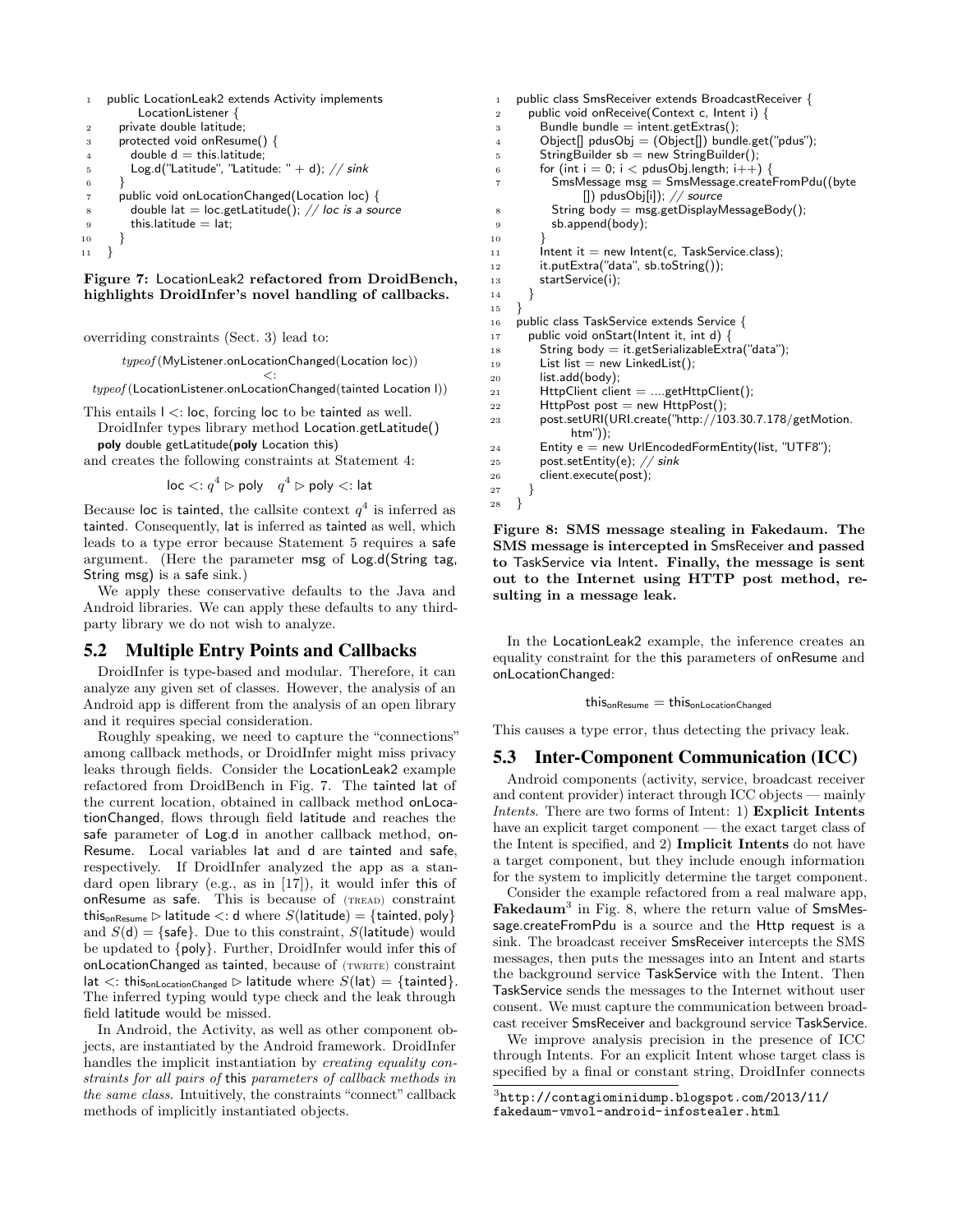Tool Name | AppScan | Fortify | FlowDroid | DroidInfer Source

| Sum, Precision and Recall–excluding implicit flows |      |      |      |  |
|----------------------------------------------------|------|------|------|--|
|                                                    |      | 26   |      |  |
|                                                    |      |      |      |  |
|                                                    |      |      |      |  |
| 74%                                                | 81%  | 86%  | 79%  |  |
| 50%                                                | 61%  | 93%  | 96%  |  |
| 0.60                                               | 0.70 | 0.89 | 0.87 |  |
|                                                    |      |      |      |  |

Figure 9: Comparison on DroidBench 1.0 [7].  $\sqrt{ }$  = correct warning (higher is better),  $x =$  false warning (lower is better),  $\bigcirc$  = missed flow (lower is better), Precision  $p = \sqrt{\sqrt{(\sqrt{+} \times)}}$ , Recall  $r = \sqrt{(\sqrt{+} \bigcirc)}$ , F $measure = 2pr/(p + r).$ 

the data carried by the Intent using placeholders. DroidInfer replaces the Intent with a "typed" Intent at both the sender and the receiver components. In addition, each putExtra and getExtra are treated as writing and reading a field in the "typed" Intent, respectively. Since the target class of Intent it in Fig. 8 (line 11) is specified by constant TaskService.class, DroidInfer transforms the program into:

- $10$
- $11$  TaskService\_Intent it = new TaskService\_Intent();
- $12$  TaskService\_Intent.data = sb.toString(); 13
- $18$  String body = TaskService\_Intent.data;

As a result, the intercepted message is connected to the post data via placeholder data of TaskService Intent. The leak is captured by DroidInfer.

DroidInfer makes the worst-case assumption for explicit Intents whose target class is not specified by a constant string, as well as for implicit Intents carrying sensitive data, as their content can be intercepted by any, possibly malicious, component. This is achieved by annotating as safe the Intent parameter of library methods that start new components, such as startActivity and startService. For example, if it2 refers to an implicit Intent carrying location information, then there is a type error due to statement startSerivce(it2) because startSerivce requires a safe argument, but it2 is tainted.

## 6. EMPIRICAL RESULTS

We have built a type inference and checking framework and we have instantiated the framework with several type systems and their corresponding inferences. Initially, the framework had one front-end, built on top of the Checker Framework [31] (CF). CF takes as input the Java source code, which unfortunately is not available for most Android apps, as they are usually delivered as Android Package Files (APKs). Therefore, we extended our type inference framework by building an Android constraint generation front-end, based on Soot [37] and Dexpler [2]. It is worth noting that we came upon DFlow and DroidInfer as instances of our framework and they proved very effective.

The Android front-end takes as input the Jimple files transformed by Soot and Dexpler and outputs the constraints generated according to the typing rules in Sect. 3. Next, the generated constraints along with the annotated libraries where sources and sinks are defined, are supplied to the type inference engine, which computes the set-based solution then either extracts a valid typing or reports type errors for the analyzed program. All sources and sinks are listed in the

technical report [16]. They are the union of the sources and sinks of DroidBench 1.0 [7, 1] and the network sinks of Contagio [25]. The sources are various phone state and location. The sinks include the expected log sinks and the following Internet sinks: WebView.loadUrl, URL.openConnection, and Http request. The sinks include Intents, which are necessary for the flows in DroidBench 1.0. The type inference framework, including DFlow and DroidInfer, is publicly available at http://code.google.com/p/type-inference/.

We build 0-CFA call graphs using  $WALA<sup>4</sup>$ . Recall that we use the set of reachable methods from the call graph to check that the finding of DroidInfer occurs entirely within those methods (Sect. 4). We use support in WALA, contributed by SCanDroid[8], to build call graphs of APKs.

All experiments run on a server with Intel<sup>®</sup> Xeon<sup>®</sup> CPU X3460 @2.80GHz and 8 GB RAM. The maximal heap size is set to 2 GB. The software environment consists of Oracle JDK 1.6 and the Soot 2.5.0 nightly build.

## 6.1 Hypotheses

We evaluate the DroidInfer system along three hypotheses: (H1) High recall and precision. DroidInfer misses few true flows and reports few false positive flows.

(H2) Network flows. DroidInfer detects leaks of phone or location data to the network.

(H3) Scalability. DroidInfer scales to large apps.

We run DroidInfer on three sets of apps: 1) DroidBench 1.0 [7], 2) 22 apps from the Contagio website [25], known to contain leaks, and 3) 144 popular apps from the Google Play Store, including the top free 30 apps at the time of writing.

## 6.2 DroidBench

We run DroidInfer on DroidBench 1.0, which is a suit of 39 Android apps designed by Fritz et al. [7, 1]. DroidBench exercises many difficult flows, including flows through fields and method calls, as well as Android-specific flows. Droid-Bench is the standard evaluating taint analyses for Android. We compare with three other taint analysis tools – AppScan Source [18], Fortify SCA [12], and FlowDroid [7, 1], using the results presented by Fritz et al. [7]. Fig. 9 summarizes the comparison. DroidInfer outperforms AppScan Source and Fortify SCA, which miss substantial amount of flows. The low recall contributes to the slightly higher precision reported by Fortify SCA. FlowDroid is slightly more precise than DroidInfer because it uses a flow-sensitive analysis. Droid-Bench tests for flow sensitivity and our analysis, which is flow-insensitive, misses those tests. Overall, the F-measures for FlowDroid and DroidInfer are essentially the same. This strongly supports hypothesis H1.

## 6.3 Contagio

We analyzed all 22 apps tagged as "infostealer" on the contagio website [25]. DroidInfer detects that 19 out of the 22 apps send out phone state (e.g. DeviceId, SimSerialNumber, and PhoneNumber), SMS messages, and/or location information through HTTP or text messages, or write into a socket. The list of apps and detailed leaks can be found in the technical report [16]. DroidInfer detects no leaks for the remaining 3 apps. For two of the APK files, FakePlay and Repane, Soot/Dexpler did not generate Jimple files and DroidInfer in turn did not generate constraints. DroidInfer reports zero type error on Phospy. (Phospy appears to

 $^{4}$ http://wala.sourceforge.net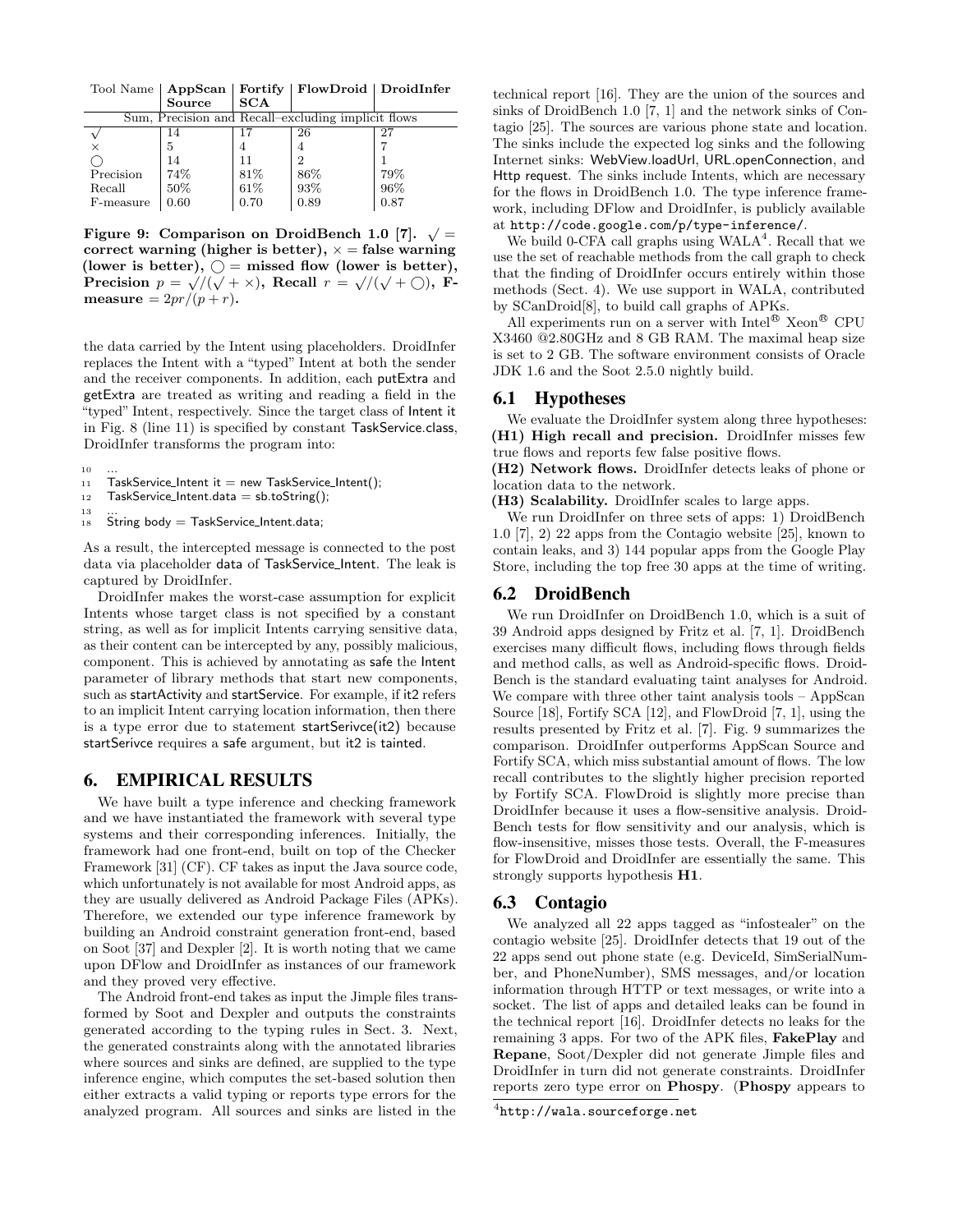

Figure 10: A source-sink path in Fiksu. When a flow is triggered by a library call, CFL-Explain labels the edge with the corresponding library method. When types change, e.g., due to library calls, we show the new type at the target (e.g., List r5). We keep the identifiers exactly as they appear in the Jimple code.



Figure 11: Results.

steal jpg and mp4 files, and such sources are not included in DroidInfer at this point). All type errors on these apps are explained and there are no false positives. These results strongly support hypotheses H1 and H2.

## 6.4 Google Play Store

We analyze 144 free Android apps from the official Google Play Store. These include the top 30 free apps (as of Jan 5th 2015, the time of writing) as well as other popular apps from the Editor's Choice list, and cover at least 24 categories. DroidInfer throws an Internal error in Dexpler on 1 app and an Out-of-memory error on 5 apps. (Recall that the max heap size is 2 GB.) It analyzes all other 138 apps successfully.

#### *6.4.1 Results*

DroidInfer identifies sources and sinks in 111 apps and reports 632 type errors over 88 apps. Two authors of the paper inspected all type errors with CFL-Explain.

Fig. 11 summarizes our results. Of the 632, 161 type errors are refuted by CFL-Explain. Almost all of the refutations are due to the call graph. The false positive rate is 15.7%, which is well within the accepted bounds. (The reason false positives happen will be explained shortly.) 113 true flows (29%), spanning 40 apps, are network flows (i.e., Location or DeviceId flows to the Internet). The remaining flows are flows of Location or DeviceId to Logs and to a lesser extent to Intent. This strongly supports hypothesis H2.

DroidInfer takes 139 seconds per app on average. It takes less than 3 minutes on 99 of the 138 apps, between 3 and 5 minutes on 31 apps, and between 5 and 8 minutes on 6 apps. The 2 outliers run in 18 and 19 minutes. The call graphs are built in, on average, 90 seconds per APK, with a range of 6s to 373s. CFL-Explain prints source-sink paths instantly. This timings strongly support hypothesis H3.

In contrast to the FlowDroid researchers [1], who report

no network flows, we uncover many network flows. Almost *a third* of all apps and almost *a half* of the apps with errors collect sensitive data and send this data over the network. In numerous cases, the DeviceId is sent over the network as part of the URL string. The detailed list of apps and leaks can be found in the technical report [16].

We show one representative network flow. DroidInfer reports the following type error in the Fiksu tracking library (com.fiksu.asotracking.\*) included in the Zillow app:

#### $q^i$   $\triangleright$  ret<sub>getDeviceId</sub> {tainted}  $\lt:$  r2{safe}

The source-sink path reported by CFL-Explain is shown in Fig. 10. Source DeviceId is returned from method get-DeviceId into method buildUrl, which forms a URL string "https://...&deviceId=...&uiud=...". buildUrl adds this string to a list of saved URLs; subsequently it iterates over the list, retrieves each URL string and sends the string as an argument to method doUpload. Other examples of complex flows can be found in the technical report [16].

Similarly to the FlowDroid researchers [1], we uncover many flows of DeviceId and Location to logs. In one interesting case, the Whatsapp app dumps the SMS message body into the log when a certain IOException occurs. In the majority of cases the logs appear for debugging purposes (to the best of our understanding.) It is unclear why apps log so much sensitive info, usually in clear text, given that malicious apps may read the logs (until Android 4.0, any app that held the READ LOGS permission could read the logs).

The reader may wonder why false positives occur given that CFL-Explain filters out infeasible paths. Recall that the DroidInfer system does not analyze libraries. Thus, constraints due to library calls result in "local" edges by CFL-Explain, that is, edges connecting two local variables, with no field or call annotations. Edge  $r4 \rightarrow r5$  in Fig. 10, constructed from DroidInfer constraint r4 *<*: r5 is an example of such local edge. These edges subsume the field accesses and method calls that happen inside the library.

In rare cases, these edges cause infeasible paths. The most common case writes sensitive data (e.g., DeviceId) into a field, then calls a library method on the object: e.g.,  $source \rightarrow r1 \stackrel{[f]}{\rightarrow} UserActivity: r2 \stackrel{getPackname}{\rightarrow} sink. We assume$ that the library method does not access the sensitive data stored in fields, and count such cases as false positives.

We conclude this section with a brief discussion of the usability of the system. DroidInfer is completely automatic. CFL-Explain requires users to enter an identifier and examine the paths, because, as discussed above, library calls may give rise to false positive paths. In our experience, it takes less than 1 minute to vet the flow paths for a given type error, 2 minutes in rare cases. The tool was used successfully by two of the authors of this paper, as well as an undergraduate research assistant with no knowledge of program analysis.

#### *6.4.2 Runtime Results*

To gauge the usefulness of the static results, we run 10 random apps and collect and analyze their logs using Android Device Monitor. There are 76 type errors reported as true flows across the 10 apps. Despite short runs, we covered 14 type errors, or almost 20%. These errors span 8 apps and expose flows of DeviceId to both logs and the network. The flows are obvious tracking, as in Fig. 10, which is covered.

Fig. 12 summarizes the results. Of the 62 type errors we did not cover, 13 are impossible to cover with our technique.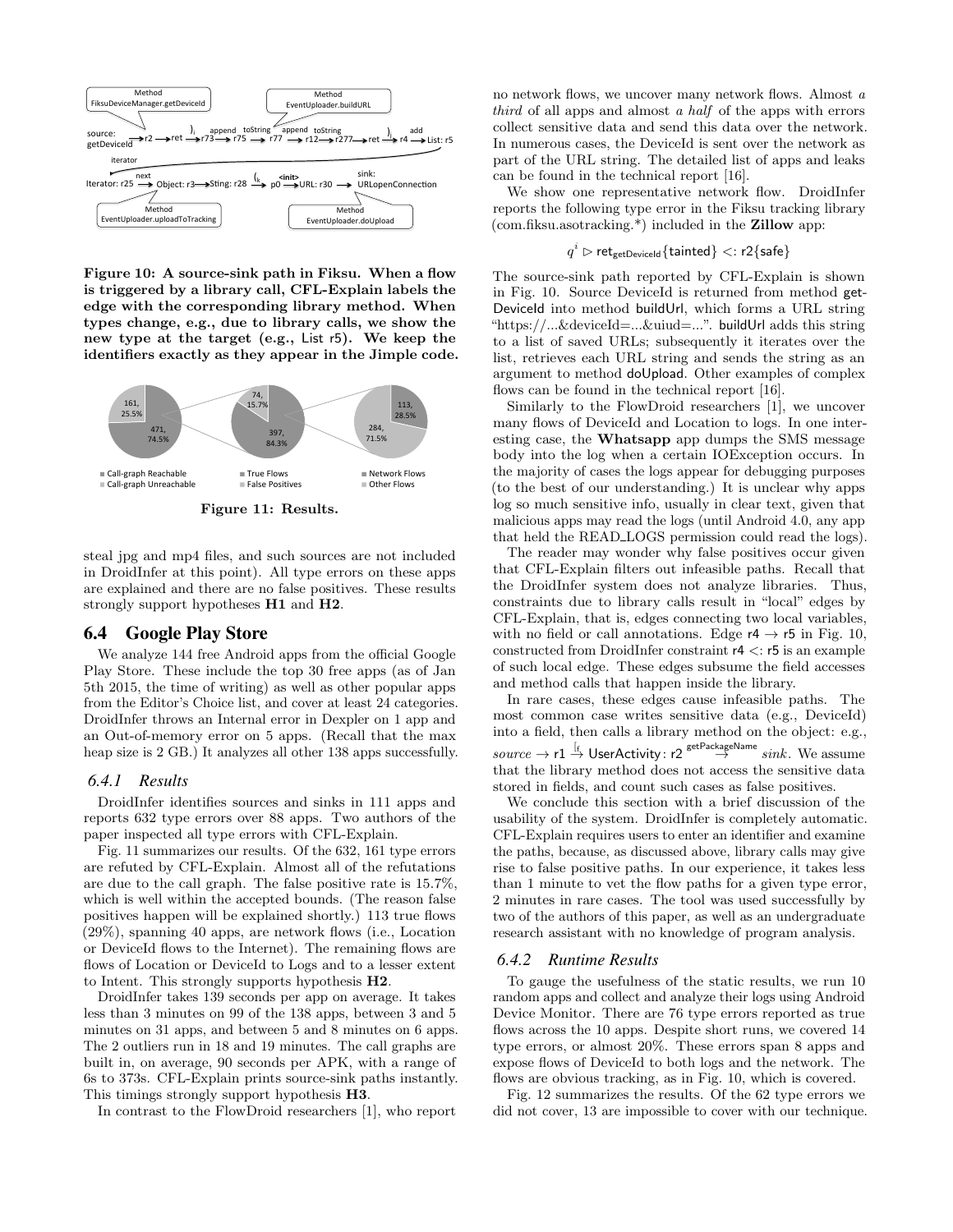

Figure 12: Runtime results.

For example, several type errors are flows to the network. However, there is no log around the network call and we cannot confirm the call.

The analysis reports a substantial number of type errors that reveal true, dangerous flows. In the same time, it reports many "difficult" errors, i.e., type errors that are likely true flows, but are difficult to trigger with runtime analysis. A lot of the uncovered type errors are in ad libraries that do not load during our runs. Yet we found it impossible to trigger a specific ad library. For example, in Cut the Rope 2 we observed ads from AdMarvel and other libraries in unrecorded runs. (Our tool reported several type errors in AdMarvel.) Unfortunately, when recording the logs, we observed ads only from Unity3D until the app stopped serving ads altogether.

#### *6.4.3 Comparison with FlowDroid*

We ran FlowDroid [1] on the top 30 free apps from the Google Play Store with max heap size set to 6 GB. FlowDroid threw an Out-of-memory error on 28 of the apps (we confirmed with the developers that FlowDroid indeed requires more than 6 GB of memory<sup>5</sup>). In contrast, DroidInfer runs with a max heap size of 2 GB and succeeds on 28 of the 30 apps. This result strongly supports hypothesis H3.

FlowDroid succeeds on 50 of the remaining 114 apps. It reports more than 4000 flows over the 50 apps. We examined a random 21 apps and compared the results with DroidInfer. FlowDroid reports thousands of flows from Bundle, Intent and Context, as it is overly-conservative in its handling of inter-process communication. In only 6 apps does FlowDroid report "classical" flows: there are 4 log flows (DeviceId or Location to log) and 2 network flows (DeviceId or Location to Internet). In contrast, DroidInfer reports only "classical" flows, 14 network, in all 21 apps. These results are consistent with Artz et al. [1]. It is unclear why FlowDroid reports so few log flows and virtually no network flows — like DroidInfer, it does specify DeviceId and Location as sources, and logs, URL.openConnection and Http request as sinks.

# 7. RELATED WORK

There is a large body of work on Android malware analysis, both dynamic and static. We focus the discussion on static analyses, excluding FlowDroid. LeakMiner [42] is a points-to based static analysis for Android. It models the Android lifecycle to handle callback methods. However, LeakMiner is context-insensitive which may lead to false positives. It is unclear whether LeakMiner supports ICC. Cassandra [23] is a type-based information- flow analysis for Android apps. It is not evaluated on real-world apps. SCANDAL [20] is a static analyzer that detects privacy leaks in Android apps. It directly processes Dalvik bytecode. SCANDAL is limited by

high false positive rate — the average false positive rate is about 55%, primarily due to the *unknown paths*, which make up more than half of the total paths [20]. AndroidLeaks [9] finds potential leaks of private information in Android apps. It uses WALA to construct a context-sensitive System Dependence Graph (SDG) and a context-insensitive overlay for tracking heap dependencies in the SDG. CHEX [24] can automatically vet Android apps for component hijacking vulnerabilities. It models the vulnerabilities from a dataflow analysis perspective and detects possible hijack-enabling flows and data leakage. Unfortunately, these tools are not publicly available and we cannot compare with DroidInfer. Fritz et al. have contacted the authors of these tools, but still, they were unable to compare due to various reasons [7].

SCanDroid [8] focuses on ICC. It formalizes the data flows through and across components in a core calculus. Epicc [30] discovers ICC for Android apps by identifying a *specification* for every ICC source and sink, including the ICC Intent action, data type, category, etc. We plan to integrate Epicc in DroidInfer to provide more channels for privacy leaks.

In previous work we built SFlow [15], a type-based taint analysis for Java web applications, which can also analyze Java source of Android apps. Although we build upon this work, this paper has several substantial contributions. First, we interpret type errors in terms of CFL-reachability, which is a major step towards usability of type-based tools. Second, we incorporate control-flow guarantees via call graphs; SFlow provides no such guarantees, which means that many type errors may be unreachable. Another key difference is that SFlow uses the receiver, while DFlow uses the callsite context at method calls. Thus, DFlow is more precise than SFlow and accepts more programs (see [16] for details). In addition, SFlowInfer, the inference tool of SFlow, only works on Java source, which is not available for most Android apps. DroidInfer works on both Java source and Android APKs and it can analyze any real-world Android app. The extensive evaluation on Google Play Store apps is a major contribution over our previous work. Ernst et al. [?] present a type-based taint analysis system similar to ours. However, they target source code and therefore do not analyze Google Play Store apps. Furthermore, they require user annotations, while DroidInfer requires *no user annotations*. Earlier work on type-based taint analysis comes from Shankar et al. [36] who present a type system for detecting string format vulnerabilities in C. Classical work on type-based information flow control includes the type systems by Volpano et al. [38] and Myers [28]. DFlow and DroidInfer are substantially simpler and thus more practical.

# 8. CONCLUSION

We have presented DroidInfer a system for detecting privacy leaks in Android apps. Empirical evaluation has shown that our approach is effective.

One limitation of our approach is that CFL-Explain may be difficult to use by non-experts on static analysis. Furthermore, while CFL-Explain reduces imprecision (by reversing field insensitivity), it may introduce unsoundness. We will investigate approaches that mitigate these limitations.

### 9. REFERENCES

[1] S. Arzt, S. Rasthofer, C. Fritz, E. Bodden, A. Bartel, J. Klein, Y. le Traon, D. Octeau, and P. McDaniel.

<sup>5</sup>Eric Bodden: personal communication.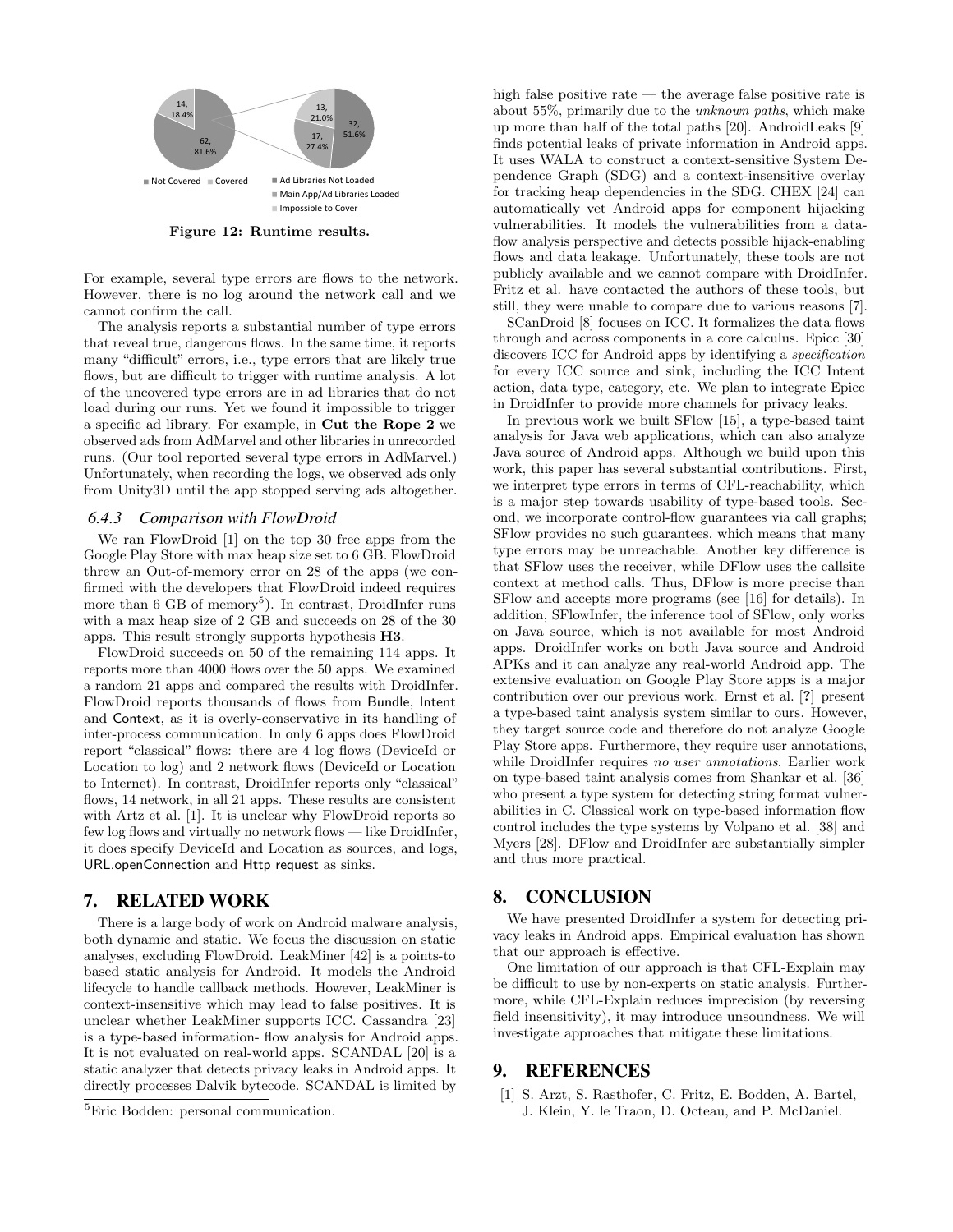FlowDroid: Precise context-, flow-, field-, object-sensitive and lifecycle-aware taint analysis for android apps. In *PLDI, to appear*, 2014.

- [2] A. Bartel, J. Klein, Y. Le Traon, and M. Monperrus. Dexpler: Converting Android Dalvik bytecode to Jimple for static analysis with Soot. In *SOAP*, pages 27–38, 2012.
- [3] W. Dietl and P. Müller. Universes: Lightweight ownership for JML. *Journal of Object Technology*, 4(8):5–32, 2005.
- [4] W. Enck, P. Gilbert, B.-G. Chun, L. P. Cox, J. Jung, P. Mcdaniel, and A. N. Sheth. TaintDroid : An information-flow tracking system for realtime privacy monitoring on smartphones. In *OSDI*, pages 1–6, 2010.
- [5] M. D. Ernst, R. Just, S. Millstein, W. M. Dietl, S. Pernsteiner, F. Roesner, K. Koscher, P. Barros, R. Bhoraskar, S. Han, P. Vines, and E. X. Wu. Collaborative verification of information flow for a high-assurance app store. Technical Report UW-CSE-14-04-02, University of Washington Department of Computer Science and Engineering, Apr. 2014.
- [6] M. Fähndrich, J. Rehof, and M. Das. Scalable context-sensitive flow analysis using instantiation constraints. In *ACM Conference on Programming Languages Design and Implementation*, pages 253–263, 2000.
- [7] C. Fritz, S. Arzt, S. Rasthofer, E. Bodden, J. Klein, Y. le Traon, D. Octeau, and P. McDaniel. Highly precise taint analysis for Android application. Technical Report TUD-CS-2013-0113, EC SPRIDE, 2013.
- [8] A. P. Fuchs, A. Chaudhuri, and J. S. Foster. SCanDroid : Automated security certification of Android applications. unpublished.
- [9] C. Gibler, J. Crussell, J. Erickson, and H. Chen. AndroidLeaks: Automatically detecting potential privacy leaks in Android applications on a large scale. In *TRUST*, pages 273–290, 2012.
- [10] Google. Android and Security. http://googlemobile. blogspot.com/2012/02/android-and-security.html, 2012.
- [11] Google. Google Play Store. https://play.google.com, 2014.
- [12] HP. HP Fortify Static Code Analyzer. http://www8.hp.com/us/en/software-solutions/ application-security/, 2013.
- [13] W. Huang, W. Dietl, A. Milanova, and M. D. Ernst. Inference and checking of object ownership. In *ECOOP*, pages 181–206, 2012.
- [14] W. Huang, Y. Dong, and A. Milanova. Type-based Taint Analysis for Java Web Applications. Technical report, Rensselaer Polytechnic Institute, 2013.
- [15] W. Huang, Y. Dong, and A. Milanova. Type-based taint analysis for Java web applications. In *FASE*, pages 140–154, 2014.
- [16] W. Huang, Y. Dong, A. Milanova, and J. Dolby. Scalable and precise taint analysis for android. Technical report, Department of Computer Science, Rensselaer Polytechnic Institute.
- [17] W. Huang, A. Milanova, W. Dietl, and M. D. Ernst. ReIm & ReImInfer: Checking and inference of reference

immutability and method purity. In *OOPSLA*, pages 879–896, 2012.

- [18] IBM. IBM Security AppScan. http: //www-03.ibm.com/software/products/en/appscan, 2013.
- [19] IDC. Smartphone OS Market Share, Q3 2014. http://www.idc.com/prodserv/ smartphone-os-market-share.jsp, 2014.
- [20] J. Kim, Y. Yoon, and K. Yi. SCANDAL: Static analyzer for detecting privacy leaks in Android applications. In *MoST*, 2012.
- [21] B. S. Lerner, M. Flower, D. Grossman, and C. Chambers. Searching for type-error messages. In *Proceedings of the 2007 ACM SIGPLAN Conference on Programming Language Design and Implementation*, PLDI '07, pages 425–434, New York, NY, USA, 2007. ACM.
- [22] S. Liang, A. W. Keep, M. Might, S. Lyde, T. Gilray, and P. Aldous. Sound and precise malware analysis for Android via pushdown reachability and entry-point saturation. In *SPSM*, pages 21–32, 2013.
- [23] S. Lortz, H. Mantel, A. Starostin, T. Bähr, D. Schneider, and A. Weber. Cassandra: Towards a Certifying App Store for Android. In *Proceedings of the 4th ACM CCS Workshop on Security and Privacy in Smartphones and Mobile Devices*, pages 93–104. ACM, 2014.
- [24] L. Lu, Z. Li, Z. Wu, W. Lee, and G. Jiang. CHEX: Statically vetting Android apps for component hijacking vulnerabilities. In *CCS*, pages 229–240, 2012.
- [25] Mila. contagio mobile. http://contagiominidump.blogspot.com, 2014.
- [26] A. Milanova and W. Huang. Composing polymorphic information flow systems with reference immutability. In *FTfJP*, pages 5:1–5:7, 2013.
- [27] A. Milanova, W. Huang, and Y. Dong. In *ACM Conference on Programming and Practice of Programming in Java*, pages 99–109, 2014.
- [28] A. C. Myers. JFlow: Practical mostly-static information flow control. In *POPL*, pages 228–241, 1999.
- [29] A. C. Myers, J. A. Bank, and B. Liskov. Parameterized types for Java. In *POPL*, pages 132–145, 1997.
- [30] D. Octeau, P. Mcdaniel, S. Jha, A. Bartel, E. Bodden, J. Klein, and Y. L. Traon. Effective inter-component communication mapping in Android with Epicc: An essential step towards holistic security analysis. In *USENIX Security*, pages 543–558, 2013.
- [31] M. M. Papi, M. Ali, T. L. Correa Jr, J. H. Perkins, and M. D. Ernst. Practical pluggable types for Java. In *ISSTA*, pages 201–212, 2008.
- [32] A. Reina, A. Fattori, and L. Cavallaro. A system call-centric analysis and stimulation technique to automatically reconstruct Android malware behaviors. In *EuroSec*, 2013.
- [33] T. Reps. Program analysis via graph reachability. *Information and Software Technology*, 40:5–19, 1998.
- [34] T. Reps. Undecidability of context-sensitive data-independence analysis. *ACM Transactions on Programming Languages and Systems*, 22(1):162—-186, 2000.